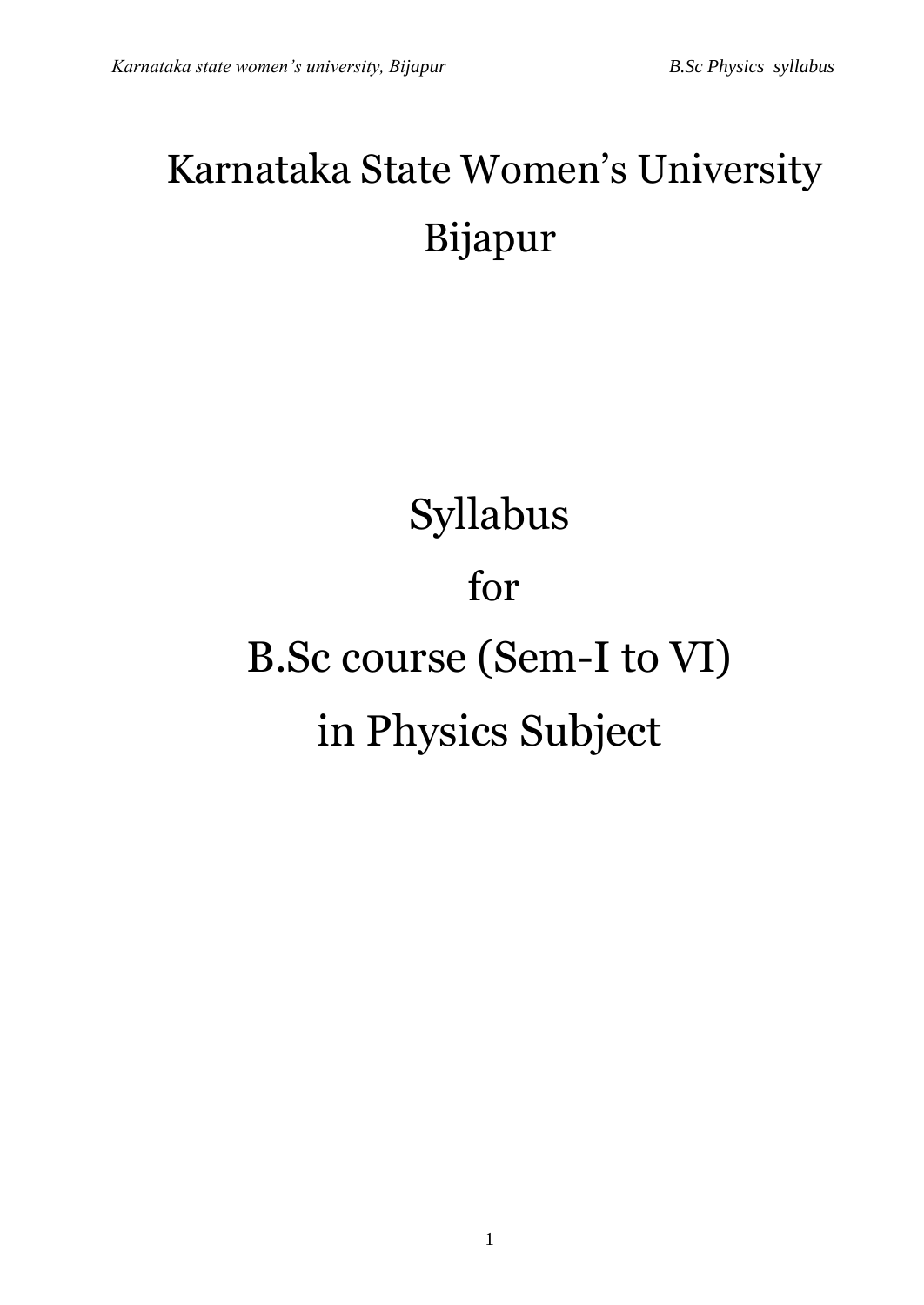### **B.Sc. I – Semester**  Paper 1.1: Mechanics and properties of matter

# $Units - 1$

# **1. Frames of reference:-** (7 Hrs)

Inertial frame, Galilean principle of relativity Galilean transformation equations: Transformation of position, distance, velocity and acceleration. Conservation of Momentum and Energy 'Non inertial frames, fictitious force, Rotating frame of reference, concept of carioles forces, (derivation), Center of mass, motion of Center of mass, Center of mass as a frame reference.

# **2. Elements of satellite motion:** (5 Hrs)

Expression for orbital velocity, time period and escape velocity of a satellite. Expression for closed and open orbits, Geo-stationary satellite, Weightlessness, artificial Gravity in space station.

# **3. Rigid bodies:** (10 Hrs)

Rotational motion about an axis, angular momentum and rotational energy. Derivation of expression for K E energy of rotation. Theorems on moment of inertia: Examples of MI: circular disc, annular ring, rectangular rod, hollow and solid cylinders (all cases). Theory of compound pendulum (Expression for time period). Inter changeability of center of suspension and oscillation. Four collinear point about which periods are same. Condition for maximum and minimum time period. Determination of 'g', using bar pendulum. L Vs T and  $L^2$  Vs LT<sup>2</sup> graph.

# **Unit - 2**

# **4. Angular Motions:-** (5 Hrs)

Motion along a circular path, centripetal and centrifugal force (with derivation). Motion along a curved path: Expression for radial and transverse components of velocity and acceleration.

# **5. Conservation Laws:-** (17 Hrs)

- a) Linear momentum: Law of conservation of linear momentum for a system of particles . Collision between two particles, Inelastic collision and elastic collision in one dimension in laboratory and center of mass frame of reference, Conservation of momentum in case of variable mass: Example Single stage rocket -Expression for velocity (taking weight into consideration),
- b) Angular momentum: Definition of angular momentum its relation of angular velocity and torque. Conservation of angular momentum, central force, Kepler's laws of planetary motion (with derivation).
- c) Energy: Conservation of energy as a basic principle, Illustration with derivation: S.H.M of a light spiral spring.

# **Unit - 3**

### **6. Elasticity:** (7 Hrs) Modulii of elasticity for isotropic materials, relation between elastic constants (with derivation). Poisson ratio, expression for work done per unit volume in three type of strain (with derivation). Bending of beam: Neutral axis, Expression for bending moment, theory of light cantilever (wt. of the beam is not taken into account). Torsion: Tortional pendulum, Expression for couple per unit twist.

2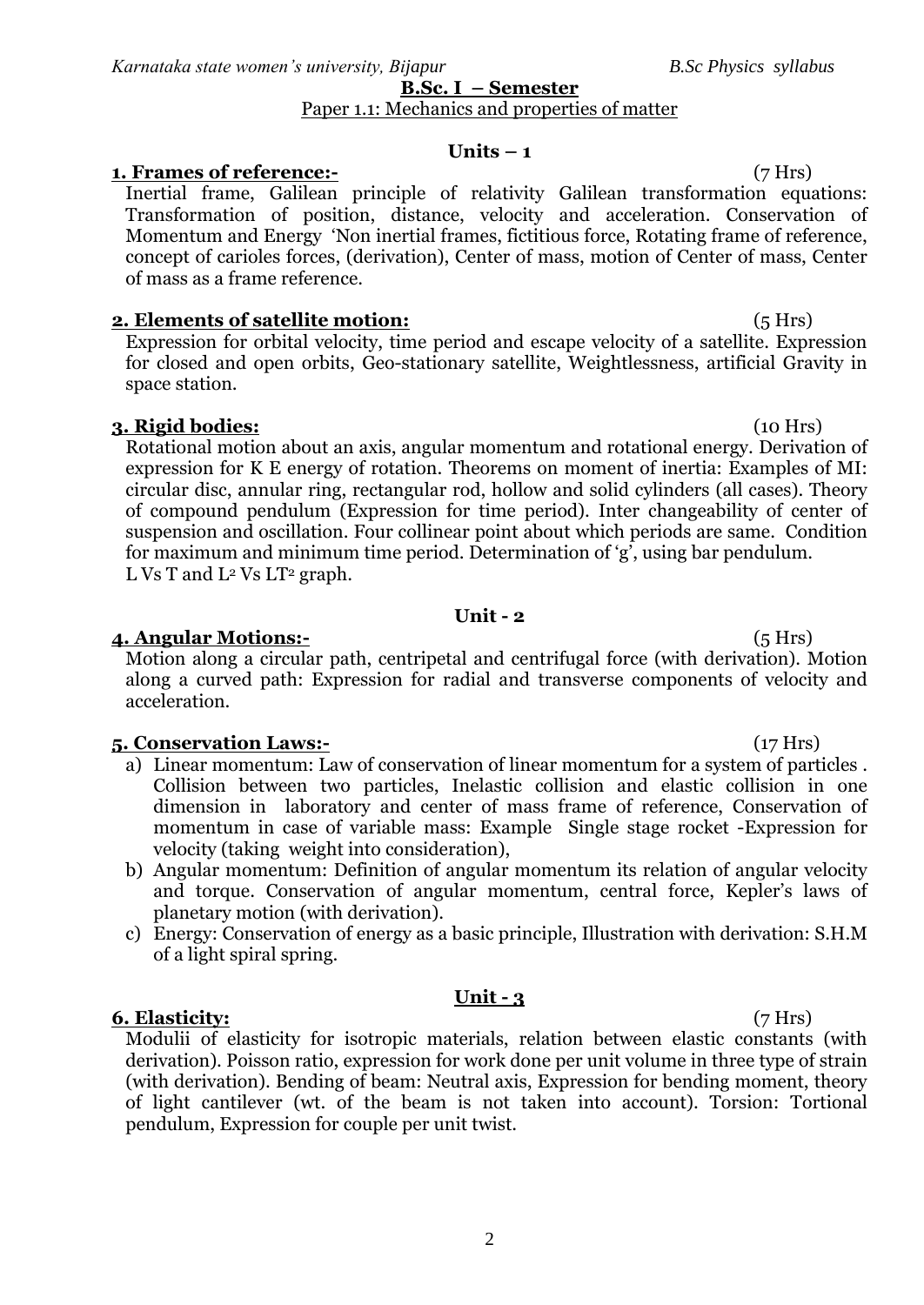# **7. Gravitation:** (3 Hrs)

Newton's law of gravitation – statement and derivation. Gravitaional potential

# **8. Surface Tension:** (3 Hrs)

Cohesive and adhesive forces. Surface tension, angle of contact and surface energy. Effect of temperature and impurity. Pressure with in a curved surface with example.

# **9. Viscosity:** (3 Hrs)

Streamline and turbulent motion: Derivation of Poiseulle's Equation, Stoke's law. Effect of temperature on viscosity.

# **Reference Books:**

- 1. Mechanics by D.S Mathur.
- 2. Mechanics by J.C. Upadhaya.
- 3. Properties of matter by D.S. Mathur
- 4. Properties of matter by Brijilal and Subramanyam.

# Paper 1.2: Physics Practical

# Note:

- Each experiment is of 3 hours duration.
- Two practical sessions per week
- Minimum of 12 experiments are to be carried out.

# Lab Experements:

- 1. Bar pendulum L Vs T graph.
- 2. Bar pendulum  $L^2$  Vs  $LT^2$  graph.
- 3. Spiral spring determination of 'g' and unknown mass.
- 4. M.I. of a fly-wheel by graphical method.
- 5. Tensional pendulum rigidity modulus.
- 6. M.I. of an irregular body.
- 7. Verification of parallel axes theorem of M.I.
- 8. Verification of perpendicular axes theorem of M.I.
- 9. Y by stretching and determination of unknown mass.
- 10. Verification of Hook's law.
- 11. Y by uniform bending load depression graph.
- 12.  $Y by$  cantilever load depression graph.
- 13. Y by cantilever by oscillation method (graphical method)
- 14. Rigidity modulus static torsion.
- 15. Searle's double bar determination of Y, n and K.
- 16. Interfacial surface tension.
- 17. Co-efficient of viscosity by Stocke's method.
- 18. Detraction of critical pressure for streamline flow.
- 19. Surface tension by drop weight method.
- 20. Poission ratio of rubber tube.
- 21. Viscosity by Poiseuille's method.
- 22. Radius of capillary tube by mercury pellet method.
- 23. Y by Koening's method (Determination of unknown load) Reference:
- 1. Experimental physics M.A. Hippargi.
- 2. Experimental physics Gadad & Hiregoudar.
- 3. Practical physics C. L. Arora.
- 4. Advanced practical physics Worsnop and Flint.
- 5. Practical physics Gupta & Kumar Vol I, Vol II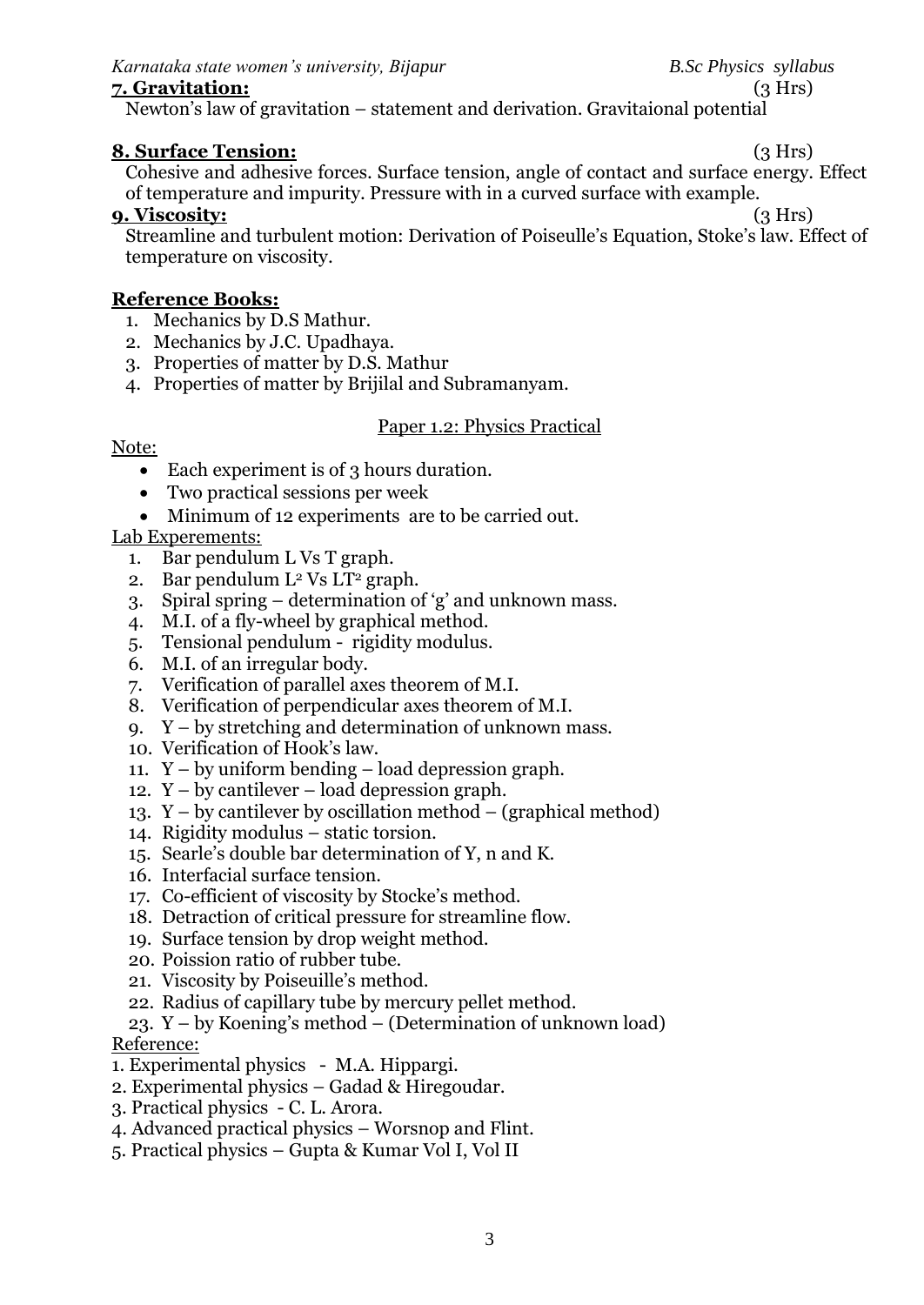# B.Sc II – Semester Paper 2.1 - Heat, Thermodynamics, Wave and oscillations

# **Unit - 1**

# **1. Kinetic Theory:** (6 Hrs)

Maxwell's law for distribution of molecular velocity (no derivation) mean free path, rms velocity, Degrees of freedom, principle of equi partition of energy, application to the specific heat of gases.

# **2. Thermodynamics:** (14 Hrs)

First law of thermodynamic. Isothermal and adiabatic changes, work done in isothermal and adiabatic changes. PV diagrams. Second law of thermodynamics,Heat engine, expression for efficiency of Carnot's cycle, reversibility of Carnot's cycle. Principle of refrigeration. Carnots theorem. Entropy: change of entropy in reversible cycle, principle of increase of entropy in irreversible process. Entropy of universe, temperature- entropy diagram, entropy of perfect gas, Third law of thermodynamics. Clausius and Clayperon equation for variation of melting and boiling points.

### **Unit - 2**

# **3. Low temperature physics:** (10 Hrs)

Ideal and real gases, Andrew's experiments, porous plug experiment, expression for temperature of inversion, principle of regenerative cooling. Liquefaction of air, Oxygen and helium. Production of low temperatures by an adiabatic demagnetization (qualitative)

### **4. Radiation:** (10Hrs)

Black body radiation, Stefan's law(derivation), Distribution of energy in black body spectrum, statement of Wein's and Rayleigh – Jean's Law. Plank's quantum theory of radiation, derivation of Plank's law. Wein's and Rayleigh – Jean's Law from Plank's radiation law. Radiation momentum and pressure, Croke' radiometer.

# **Unit - 3**

# **5. Waves and oscillations:** (15 Hrs)

Progressive wave: Equation for wave in one dimension (general form), differential equation for wave motion. Expression for relation between amplitude and intensity. Expression for velocity of progressive wave in a medium, Newton's formula with derivation. Leplace's correction. Expressin for stationary longitudinal vibration in a rod. Expression for harmonics in fixed at both ends and free at both ends of the rod. Vibration of a stretched string harmonics. Super position of SHM's Lissajou's figure, composition of two SHM of equal periods at right angle (Analytica treatment) beats, Expression for beat frequency.

Forced Vibration: Equation for damped vibrations, forced vibration solutions in exponential form. Resonance expression for amplitude and phase at resonance.

# **6. Applied acoustics:** (5 Hrs)

Sound transducer's and their characteristics Microphone and speaker (principle of operation), requisites of good auditorium, reverberation time. Sabine's formula (with derivation).

4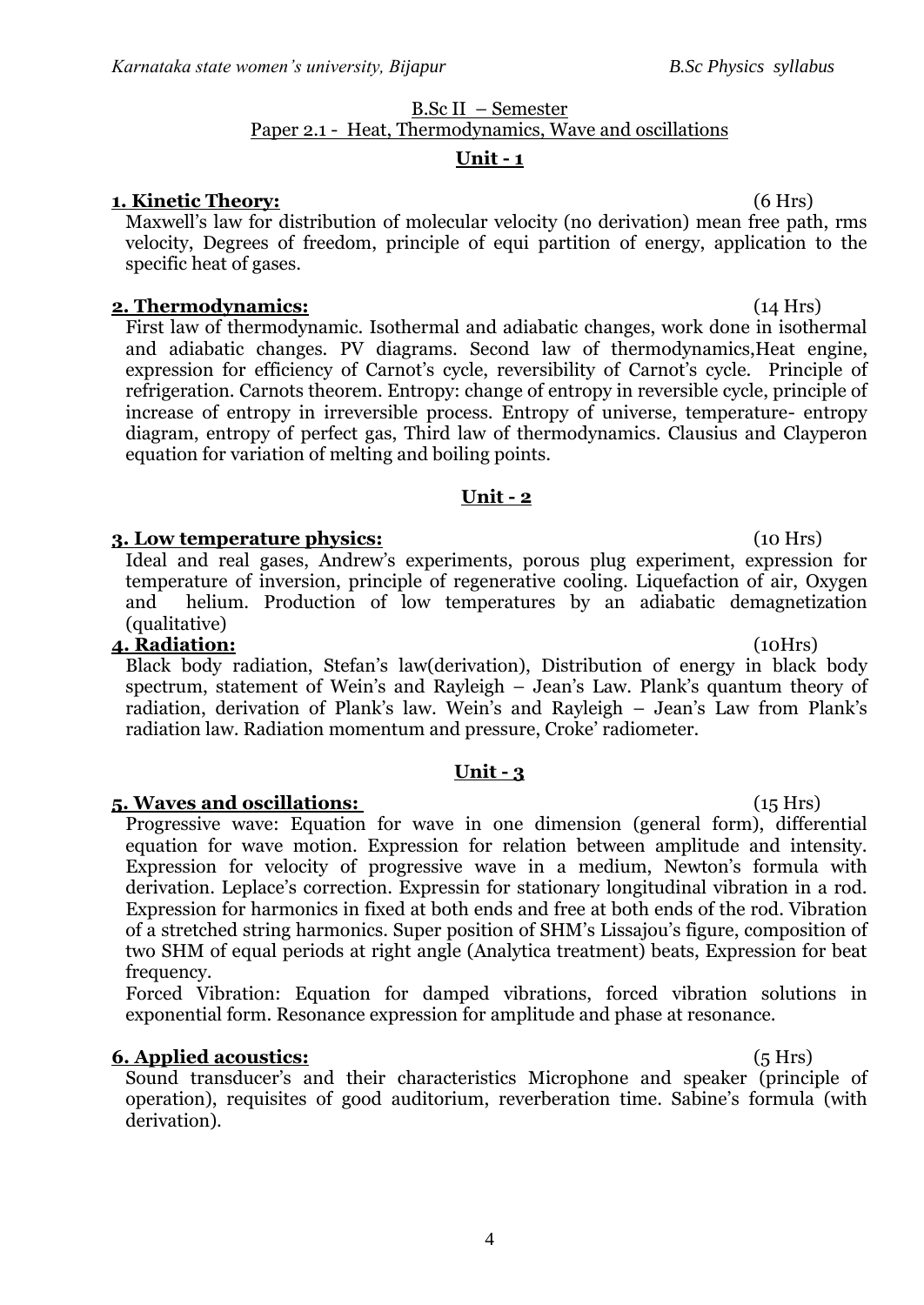# Reference:

- 1. Sound by Khanna and Bedi
- 2. Wave and oscillations by A.P. Frech.
- 3. Text book of sound by Brijilal and Subramanyam.
- 4. Text book of Heat by D.S. Mathur.
- 5. Heat and thermodynamics by J.B. Rajam
- 6. A treatise on heat by Sha and Shrivastave.
- 7. Heat and thermodynamics by Brijilal and Subramanyam.

# Paper 2.2 : Physics Practical

# Note:

- Each experiment is of 3 hours duration..
- Two practical sessions per week
- Minimum of 12 experiments are to be carried out.

# Lab Experements:

- 1. Specific heat by cooling graphical mthod.
- 2. Emissive of surface.
- 3. Thermal conductivity of good conductor by Searle's method.
- 4. Thermal conductivity of bad conductor by Lee's and Charlaton's method.
- 5. Determination of Stefan's constant for Black body radiation.
- 6. Diameter of molecule by Monte carle method
- 7.  $\gamma$  by Clement and Desorme's method
- 8. Verification of Stefan's Boltzmans law
- 9. Thermal conductivity of rubber tube.
- 10. J by Electrical method (applying radiation correction by graphical method),
- 11. Measurement of temperature using thermo couple.
- 12. Helmholtz resonator.
- 13. Velocity of sound through a wire using Sonometer.
- 14. Determination of frequency of a n electrically maintained tuning fork .
- 15. Determination of Latent heat of a vaporization of a liquid.
- 16. To verify the laws of transverse vibration using sonometer.
- 17. To verify the laws of transverse vibration using Melde's apparatus.
- 18. To compare the mass per unit length of two strings using Melde's apparatus.
- 19. Frequency of AC by using sonometer.
- 20. J by continuous flow method.
- 21. velocity of sound using Kunds tube.

# Reference:

- 1. Experimental physics M.A. Hippargi.
- 2. Experimental physics Gadad & Hiregoudar.
- 3. Practical physics C. L. Arora.
- 4. Advanced practical physics Worsnop and Flint.
- 5. Practical physics Gupta & Kumar Vol I, Vol II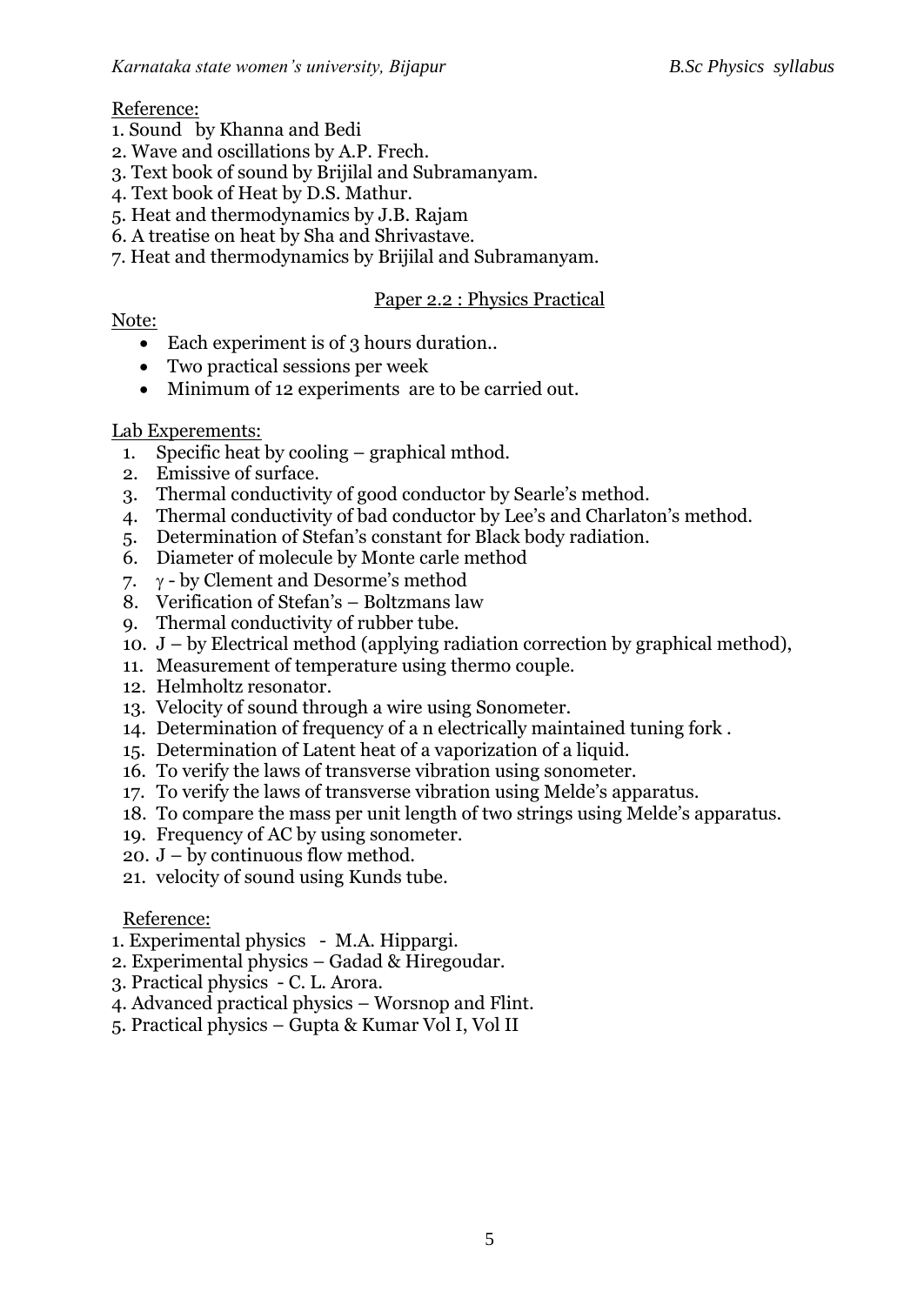# **B.Sc.** III – Semester

# Paper 3.1 – Optical instruments, Laser and Electrodynamics

# **Unit - 1**

# **1. Optical Instruments:** (10 Hrs)

Cardinal points of a lens system- two thin lenses separated by a distance (derivation) Spherical aberration – reducing spherical aberration. Chromatic Aberration in lens, Achromatic combination of lenses in contact, and separated by a distance(calculus method) Huygen's and Ramsden eye pieces. Resolving power of telescope and microscope.

# **2. Lasers:** (10 Hrs)

General principles of lasers – Properties of lasers action spontaneous and stimulated emission of radiation, population inversion, optical pumping. He-Ne laser (Principle and working) Semiconductor laser, Laser applications, Holography.

# **Unit - 2**

# **3. Vector analysis:** (12 Hrs)

Scalar and vector fields, gradient, divergence and curl (qualitative) and their physical significance, vectors identities-

- Div(grad S)= $\nabla^2$ S
- Curl (grad  $S$ ) = 0
- Curl curl  $\mathbf{A} = \text{grad } (\text{div } \mathbf{A}) \nabla^2 \mathbf{A}$
- $\bullet$  Div curl  $\mathbf{A} = \mathbf{0}$
- $\bullet$  Curl  $(A \times B) = A$  div  $B B$  div  $A$
- Prove that  $\nabla^{\left(\phi + \psi\right)} = \nabla \phi + \nabla \psi$
- If **r** is the position vector of a point, Prove that curl  $\mathbf{r} = \mathbf{0}$

. Statement and proof of theorems of Gauss and Stokes.

# **4. Electrostatics:** (4 Hrs)

Static electric charge, Columbs law , the electrostatic field and Gauss's law, the electric potential, poison and Laplace equation (vector notation). Application of Gauss law: Field outside a charged sphere and cylinder.

# **5. Magneto static:** (4 Hrs)

Study current, Boit – Savart law, Magnetic field at a point due to a straight current carrying conductor, magnetic filed at any point on the axis of a circular coil carrying current, field at the center of the coil, and magnetic field on the axis of a solenoid (at the centre and at one end).

# **Unit - 3**

# **6. Electro magnetism:** (20 Hrs)

Non –steady currents and charges, Faraday's laws of electro magnetic induction, concept of dipole, Ampere's circuital law, current loop as a dipole, torque on a dipole, Maxwell's field equations (derivation) Equation of continuity, displacement current.Equation for a plane electro magnetic waves: 1) Electromagnetic waves in free space 2) electromagnetic waves in isotropic non-conducting medium.(dilectric) Pointing vector (derivation,).. Production of electromagnetic waves - Hertz experiment

6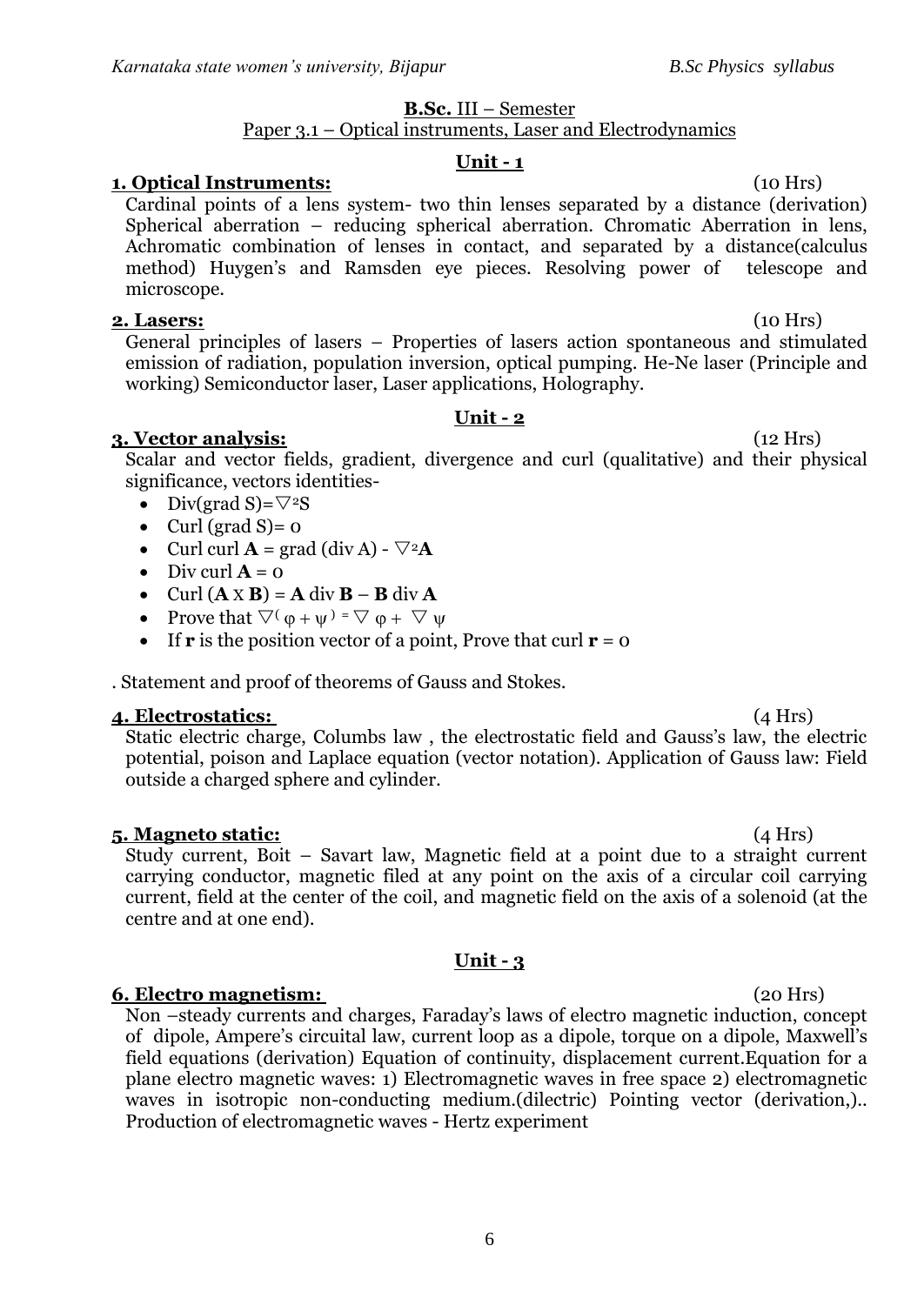### *Karnataka state women's university, Bijapur B.Sc Physics syllabus* Reference Books:

- 1. Electricity and magnetism by K.K Tiwari.
- 2. Electricity and magnetism by D.N. Vasudev
- 3. Vector Analysis by D.N. Chatarjee.
- 4. Vector Analysis by Shyam series.
- 5. Introduction to Electrodynamics by Devid. F. Griffiths.
- 6. College Physics Vol II by N. Sunderajan & others.
- 7. Electricity and magnetism by Brijilal & Subramnyam.

# Paper 3.2 : Physics Practical

# Note:

- Each experiment is of 3 hours duration.
- Two practical sessions per week
- Minimum of 12 experiments are to be carried out.

# Lab Experiments:

- 1. Types of error (examples of from any of the experiments)
- 2. Analysis of random error (Binomial Distribution coin tossing)
- 3. Analysis of random error (Gaussian Distribution Length/distance)
- 4. Damped Oscillations.
- 5. B<sub>H</sub> using Helmholts Galvanometer.
- 6. Measurements of low resistances using potentiometer.
- 7. Field along the axis of a circular coil.
- 8. Determination of specific conductance of electrolyte.
- 9. Plot a graph of temperature difference between the two junctions and thermo e.m.f of thermo couple using potentiometer.
- 10. Desauty's bridge using B.G./Spot galvanometer/head phone.
- 11. Dispersive power of a prism.
- 12. Cauchy's Constant.
- 13. R.P. of grating
- 14. R.P. of telescope
- 15. L.B. Photometer
- 16. Searles goniomerer.
- 17. Verification of Newton's formula for a lens separated by a distance.
- 18. Liquid lens (R.I.)
- 19. Determination of R.I. using Laser.
- 20. Determination of  $\mu_0$  and  $\mu_e$  using Laser/Monochromatic source.
- 21. Diffraction grating using Laser (Determination of  $\lambda$ )
- 22. Diameter of a wire using Laser.

# Reference:

- 1. Experimental physics M.A. Hippargi.
- 2. Experimental physics Gadad & Hiregoudar.
- 3. Practical physics C. L. Arora.
- 4. Advanced practical physics Worsnop and Flint.
- 5. Practical physics Gupta & Kumar Vol I, Vol II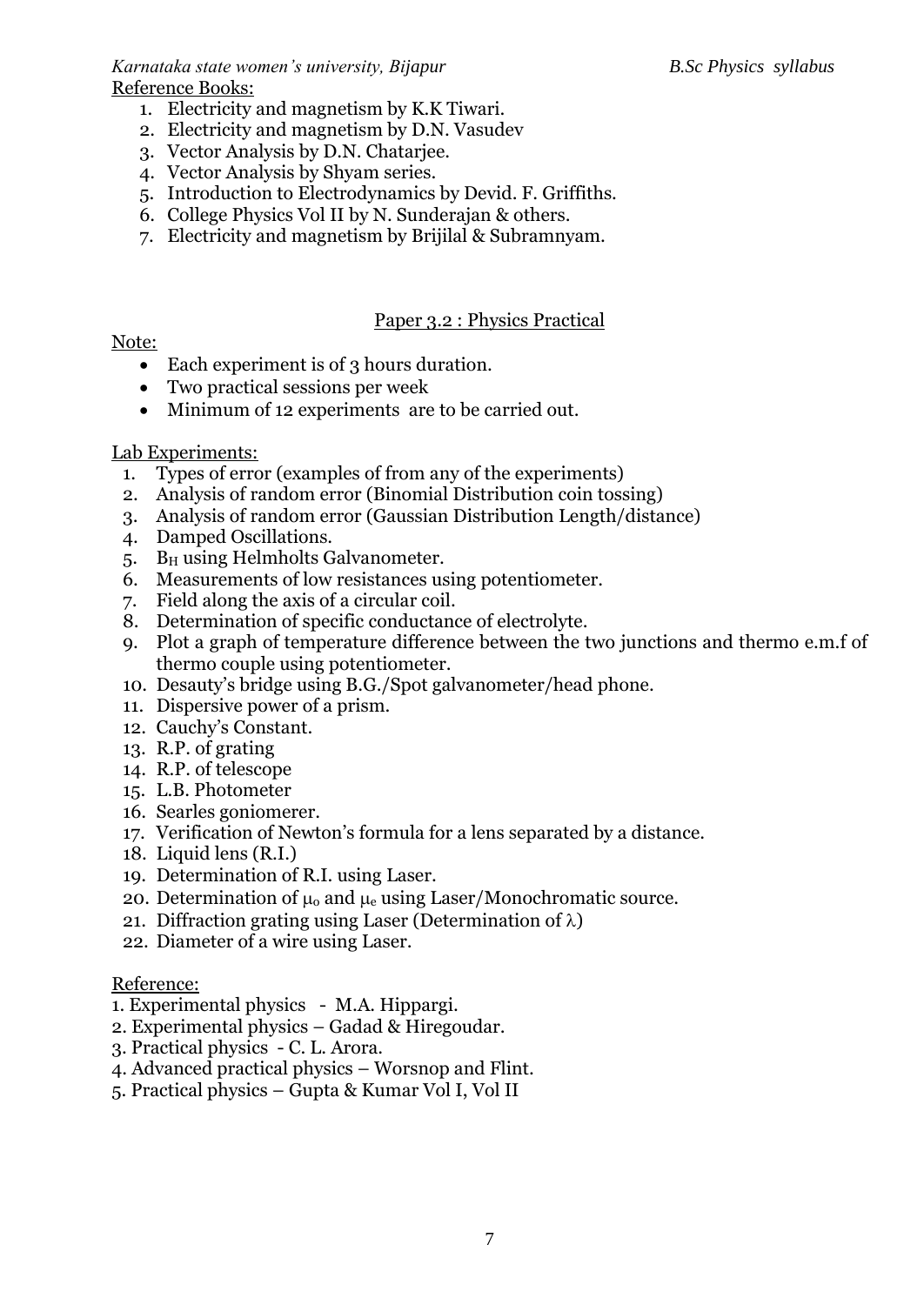# B.Sc IV – Semester Paper 4.1 – Physical optic and Electricity

# **Unit - 1**

# **1. Theories of light:** (7 Hrs)

Corpuscular theory, Wave theory: Huygen's principle, explanation of laws of reflection & refraction.(plane wave front at plane surface )Group velocity & wave velocity - relation between them. Quantum nature, concept of Photon.

# **2. Interfereence:** (13 Hrs)

Coherent sources interference by division of wave front, Young's double slit-theory and experiment, Freshel's Bi – prism –theory and experiment (determination of  $\lambda$ ) Lloyd's mirror interference by division of amplitude, thin film of uniform thickness (both reflected and transmitted ) and wedge shaped film, Newton's ring – theory and experiment. Experimental determination of refractive index of liquid. Michelson Interferometer (determination of wave length  $\lambda$  and  $d\lambda$  only).

# **Unit - 2**

# **3. Diffraction:** (11 Hrs)

Concepts of Fresnel and Franuhoffer diffiraction. Rectilinear propagation of light, theory of Zone plate, comparison between zone plate and converging lens. Fresnel's diffraction at straight edge and wire. Fraunhoffer diffraction at a single slit, derivation of intensity expression double slit with theory. Transmission grating theory and experiment (determination of wave length of light) dispersion and resolution of grating.

# **4. Polarization:** (9 Hrs)

Double refraction in uni-axial crystals. Huygen's theory, positive & negative crystals. Principle refractive indices Huygen's construction of 'O' & 'E' wave in uni-axial crystal for plane wave front (all cases) Quarter wave & half wave plate.

Production and detection of plane, circularly and elliptically polarized light, Babinet compensator, optical activity, Fresnel's theory. Laurent's half shade polarimeter.

# **Unit - 3**

**5. Alternating Current:** (15 Hrs) RMS value, response of LR, CR and LCR circuits to sinusoidal voltages (using j symbols) series and parallel resonance, half power frequency, band width, Q-factor, power in electrical circuits, power factor. Maxvell's bridge determination of L and C. Anderson's bridge, determination of L. Filters: High pass and Low pass filters with LR and CR combinations, cutoff frequency, Band pass filter and band stop filter.

Rectifiers: Half wave, Full wave – derivation of expression for  $I_{dc}$ ,  $V_{dc}$ ,  $I_{rms}$ ,  $V_{rms}$  & hence ripple factor and efficiency.

# **6. CRO** (5 Hrs)

Study of CRO ( construction and working) Measurement of voltage, and frequency.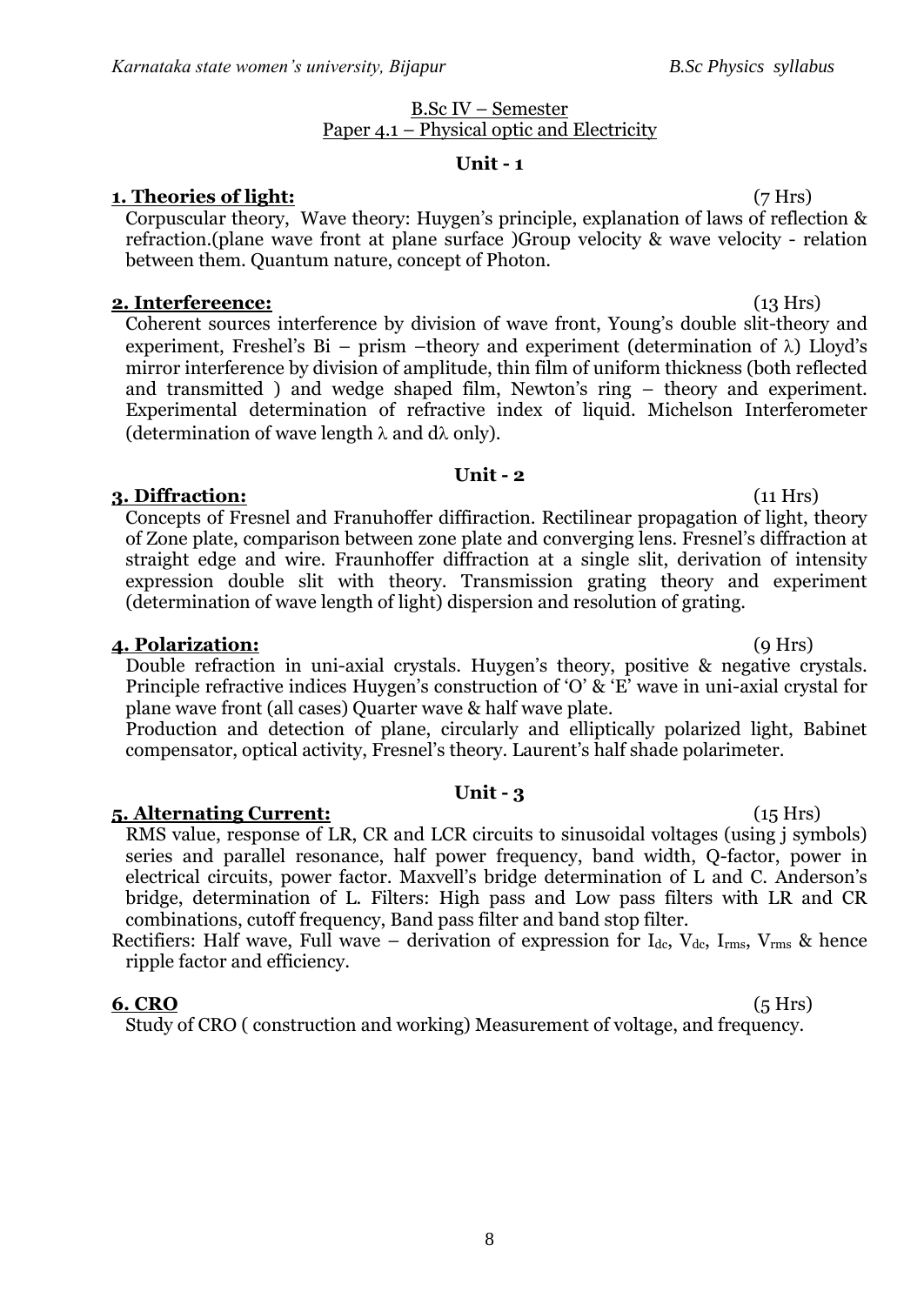*Karnataka state women's university, Bijapur B.Sc Physics syllabus* Reference Books:

- 1. A text of optics by Brijila and Subramanyam.
- 2. Optics by Ajoy Ghatak.
- 3. Optics by Zenken's and White.
- 4. A text of optics by D.S. Mathur
- 5. Modran physics by D.V.N. Rao
- 6. Modern physics by Murugeshan.

# Paper 4.2 : Physics Practical

### Note:

- Each experiment is of 3 Hrs duration.
- Two practical sessions per week
- Minimum of 12 experiments are to be carried out.

# Lab Experiments:

- 1. Interference at a wedge measurement of thickness.
- 2. Newton's Rings radius of curvature.
- 3. Diffraction grating Normal incidence.
- 4. Diffraction grating minimum deviation.
- 5. Diffraction at a wire.
- 6. Specific rotation of sugar solution.
- 7. Bi-prism Determination of  $\lambda$ .
- 8. Thickness of a thin film of Bi-prism
- 9. Brewster's law polarization
- 10. Double refraction  $(\mu_e \text{ and } \mu_o)$
- 11. Y by Corlus method.
- 12. Dispersive power of plane diffraction grating.
- 13. Diffraction a straight edge.
- 14. Disauty's bridge AC using head phone.
- 15. Charging and discharging of RC ckt.
- 16. Study of electro magnetic induction by oscillation of bar magnet.
- 17. Mutual induction by direct method.
- 18. LCR series resonant Circuit for atleast two values of resistance
- 19. LCR Parallel resonant circuit for atleast two values of resistance.
- 20. Maxwell's bridge to determine L.
- 21. Anderson's bridge to determine L.
- 22. High pass and low pass filter (RC or RL or LC)

- 1. Experimental physics M.A. Hippargi.
- 2. Experimental physics Gadad & Hiregoudar.
- 3. Practical physics C. L. Arora.
- 4. Advanced practical physics Worsnop and Flint.
- 5. Practical physics Gupta & Kumar Vol I, Vol II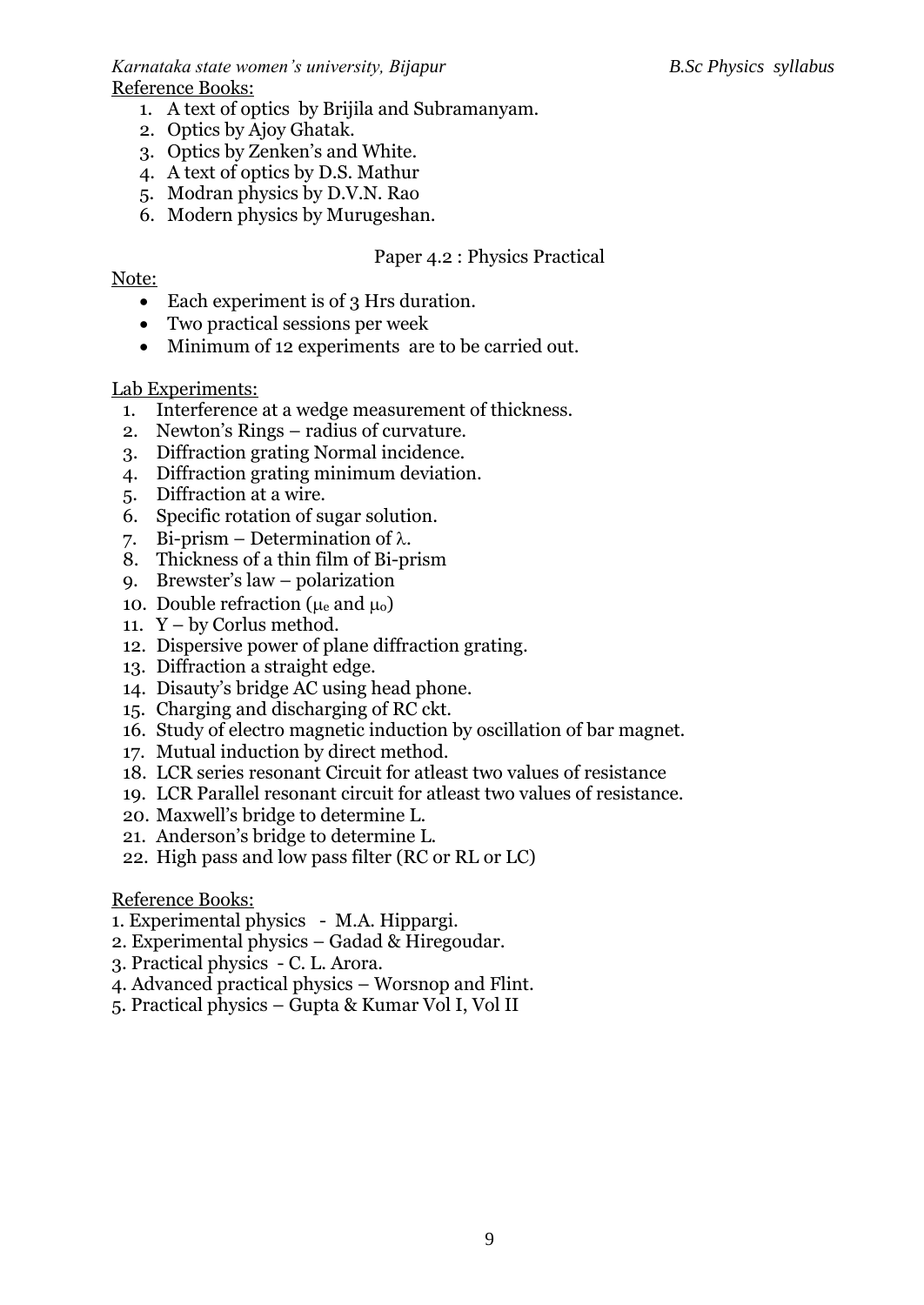# **B.Sc.** V – Semester

# Paper 5.1 – Atomic Molecular Physics & Special theory of Relativity

# **Unit - 1**

# **1. Properties of atom:** (8 Hrs)

Properties of Cathode rays, Effect of electric and magnetic field on electrons, Determination of charge of an electron by Millikon's oil drop method, e/m by J.J.Thomson and Dunnington's method. Determination of atomic mass by Dempster's method.

# **2. Models of atom:** (11 Hrs)

Review or Rutherford's model, Rutherford's alpha scattering experiment (qualitative), Bohr's theory Hydrogen atom and its inadequacies, effect of nuclear mass, Sommerfield model (qualitative study), Excitation and ionization energy and potentials. Frank – Hertz experiment.

# **3. Vector atom model:** (11 Hrs)

Space quantization, electron spin, quantum numbers and Paul's exclusion principle. Fine structure of spectral lines. Stern-Gerlach experiment: degeneracy associated with magnetic quantum number, selection rules. Coupling schemes, L.S. and J.J.Coupling for two electrons system, Zeeman effect: Normal and anomalous (quantum mechanical explanation). Stark effect (qualitative).

# **4. X-ray Spectra:** (4 Hrs)

Continues and characteristics spectra, Mosley's law, Duane-Hunt limit.

# **5. Molecular spectra:** (7 Hrs)

Introduction to molecular spectra – classification of molecular spectra – Electronic –pure rotation and vibration spectra of diatomic molecules (Eigen value equation) Band structure – Fluoresence and phosphorescence.

# **Unit -3**

# **6. Scattering of Light:** (6 Hrs)

Brief discussion on Tyndall, Reyleigh, Brillouin and Raman scatterings. Raman effect – Experiment study of Raman effect – Quantum theory of Raman effect. Intensity of Raman lines – polarization of Raman line (Qualitative study). Determination of molecular structure by using Raman effect.

# **7. Special Theory of Relativity:** (9 Hrs)

Inertial and non inertial frame of references, Michelson Morely experiment. Postulates of special theory of relativity – Larentz transformation equation – Length contraction and time dilation – Relativity of simultaneity concept of proper frame, proper length, proper time – relativistic velocity transformation equations – Variation of mass with velocity. Einstein's mass energy relation – (with derivation) Energy momentum relationship – concept of four vectors – Minkowisky space.

# **Unit - 2**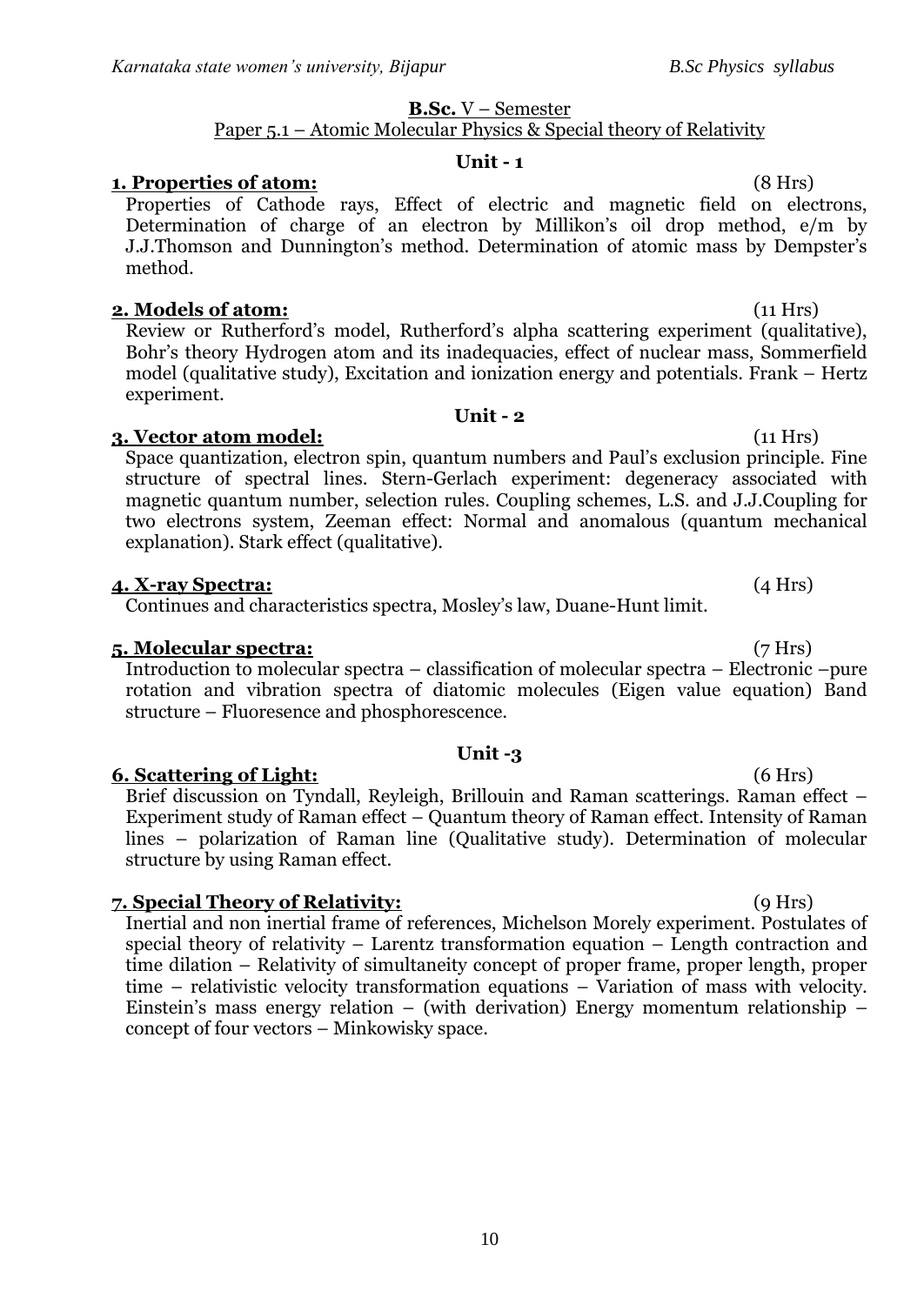*Karnataka state women's university, Bijapur B.Sc Physics syllabus* Reference Books:

- 1. Modern Physics by R. Murgeshan
- 2. Lasers by Adikeshalu
- 3. Modern Physics by Brijialal and Subramanyam
- 4. Atomic Physics by Ghatak
- 5. Modern Physics b Ghatak
- 6. Introduction to Molecular Physics by Banwell
- 7. Atomic Physics by H.E. White
- 8. Laser Experiments by Shirohi
- 9. An introduction to Lasers by M.N. Avadhanulu

# Paper 5.3 Physics Practical

# Note:

- Each experiment is of 3 Hrs duration.
- Two practical sessions per week
- Minimum of 7 experiments are to be carried out.

# Lab Experiments:

- 1. Temperature of flame by line reversal method.
- 2. Rydberg Constatn.
- 3. Charge of an electron by dispersion method.
- 4. e/m by Thomoson method.
- 5. h –by photocell.
- 6. Thermionic emission Child's law.
- 7. Calibration of thermister determination of temperature co-efficient resistance and unknown temperature.
- 8. Spectral response of photo conductor (LDR).
- 9. Charge of an electron by Millikan's oil drop method.
- 10. Excitation and ionization potentials.
- 11. e/k using tansistor
- 12. Energy gap of a diode by reveres saturation method.
- 13. Capacitance of a reverse bias diode.
- 14. Determination of h using LED or Photo diode.

- 1. Experimental physics M.A. Hippargi.
- 2. Experimental physics Gadad & Hiregoudar.
- 3. Practical physics C. L. Arora.
- 4. Advanced practical physics Worsnop and Flint.
- 5. Practical physics Gupta & Kumar Vol I, Vol II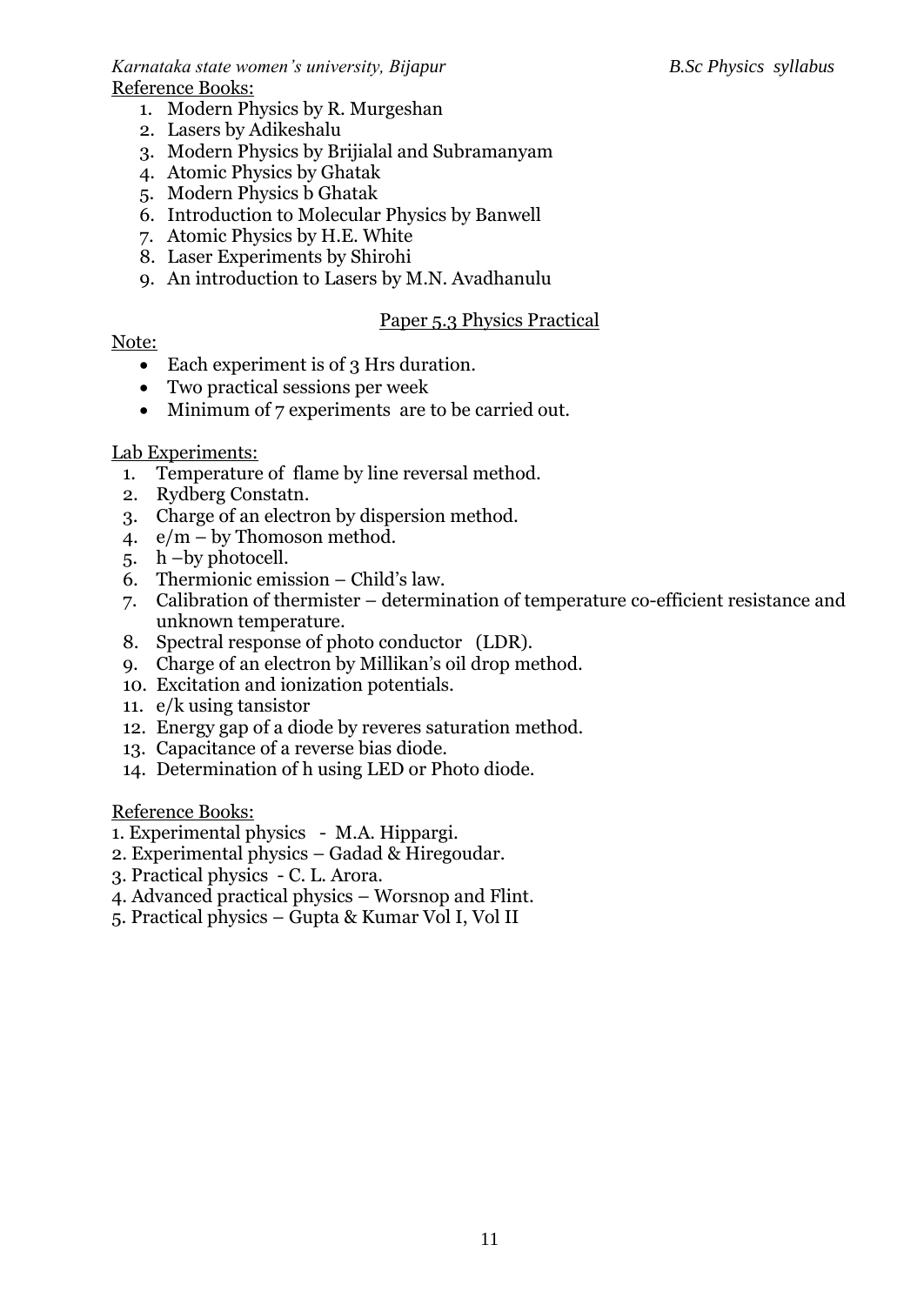*Karnataka state women's university, Bijapur B.Sc Physics syllabus*

**B.Sc.** V – Semester

# Paper 5.2 – Quantum Mechanics, Nuclear Physics and Energy Physics

# **Unit - 1**

# **1. Elements of Quantum Mechanics:** (20 Hrs)

Failure of classical mechanics – origin of quantum theory – particle nature of waves – Compton scattering (theory) – wave nature of particle – experiment of Davisson and Germer, Concept of matter waves – Uncertainty principle – Illustrations by gamma ray microscope and Diffraction at a single slit. Schrodinger's wave equation (time dependent and independent), Interpretation of wave function. Application of Schrodinger's equation – particle in a box – solution for one dimension – extension to three dimensions – degeneracy – Harmonic Oscillator (Qualitative) – zero point energy

### **Unit - 2**

# **2. Properties of nucleus:** (10 hrs)

Constituents of Nucleus – Proton electron and proton - neutron hypotheses of nucleus – properties (Qualitative) – distribution of mass, charge, size, density, spin and magnetic moment. Binding energy of nucleus (Specific B E). Nuclear forces – characteristics of nuclear forces YUKAWA theory (qualitative). Nuclear models – liquid drop model, shell model, (qualitative) – nuclear energy levels and magic numbers.

### **3. Radioactivity:** (10 Hrs)

Radioactivity decay law – half life and mean life (derivation) – successive radioactive disintegration. Radioactive equilibria – transient and secular equilibrium.

# **Alpha Rays:**

Range and energy – determination of range of an  $\alpha$  particle by Braggs method. Theory of Alpha decay (Qualitative). Geiger Nuttel law.

### **Beta Rays:**

Beta ray spectrum continuous and line spectrum. Pauli's Neutrino hypotheses

### **Gamma Rays:**

Gamma ray spectra – attenuation of gamma rays – Applications of nuclear radiations : industrial, medical, agriculture

# **Unit - 3**

# **4. Nuclear Instruments:** (6 Hrs)

Particle accelerators: Linear accelerators ,Cyclotron, Betatron,. Detectors: GM counter: Construction, working, dead time, operating voltage, paralysis time, internal quenching. Scintillation counter

### **5. Elementary Particles:** (3 Hrs)

Classification of elementary particles, particles and anti particles, four basic interaction in nature. Quark model of elementary particles.

### **6. Alternate energy source:** (6 Hrs)

Energy source: Energy crisis, resources of energy. conventional and non-conventional energy sources Brief description and utilization of other sources of energy : solar energy, Wind energy, Tidal energy and Bio energy.

# **7. Nuclear Energy:** (8hrs )

Concept of nuclear fission – Q value of nuclear reaction(derivation) Controlled and uncontrolled chain reactions. Types of nuclear reactors Power reactor (Construction and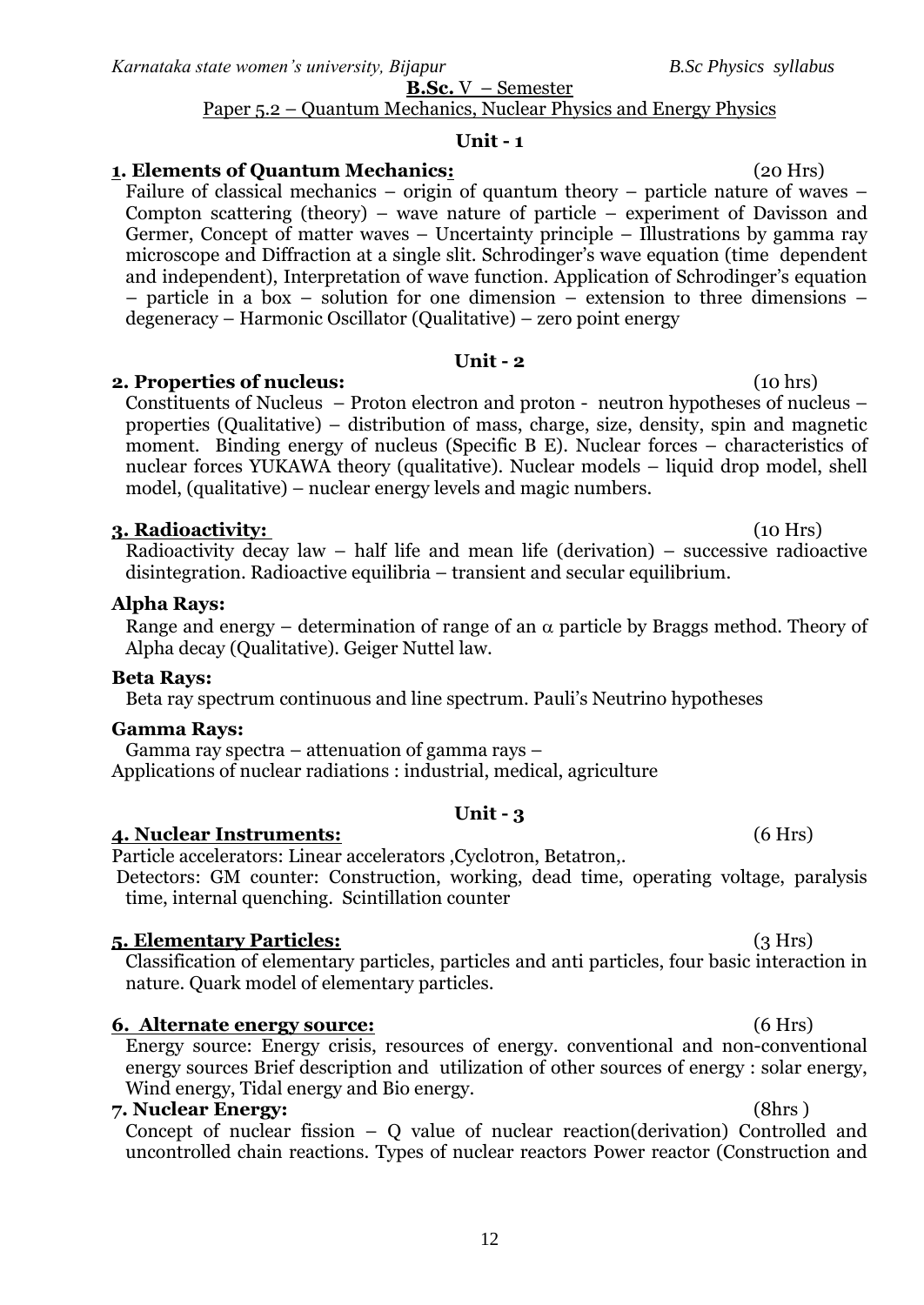*Karnataka state women's university, Bijapur B.Sc Physics syllabus*

working) , concept of nuclear fusion, thermo nuclear reaction, C-N cycle and P-P cycle, Magnetic confinement of Plasma.

# Reference Books:

- 1. Modern Physics by R. Murgeshan
- 2. Nuclear Physics by D.C. Tayal
- 3. Non Conventional energy sources by G. D. Rai
- 4. Energy technology by S.Rao and B.B. Barulekar.
- 5. Nuclear reactor engineering by S. Glass ton and A. Sesonke.
- 6. Introduction to nuclear Physics by Kenneth crane (John Wiley)

# Paper 5.4 : Physics Practical

Note:

- Each experiment is of 3 Hrs duration.
- Two practical sessions per week
- Minimum of 7 experiments are to be carried out.

# Lab Experiments:

- 1. Analysis of random error, Poission distribution static's of nuclear counting (data may be provided)
- 2. Characteristics of GM tube.
- 3. Verification of Inverse square law using GM tube.
- 4. Determination of half life using GM tube.
- 5. Absorption co-efficient of aluminum of beta rays.
- 6. Attenuation of co-efficient of gamma rays.
- 7. Earth inductor.
- 8. Power supply using bridge rectifier.
- 9. Construction of simple millimeter.
- 10. V I characteristics of solar cells.
- 11. Temperature co-efficient of metals

- 1. Experimental physics M.A. Hippargi.
- 2. Experimental physics Gadad & Hiregoudar.
- 3. Practical physics C. L. Arora.
- 4. Advanced practical physics Worsnop and Flint.
- 5. Practical physics Gupta & Kumar Vol I, Vol II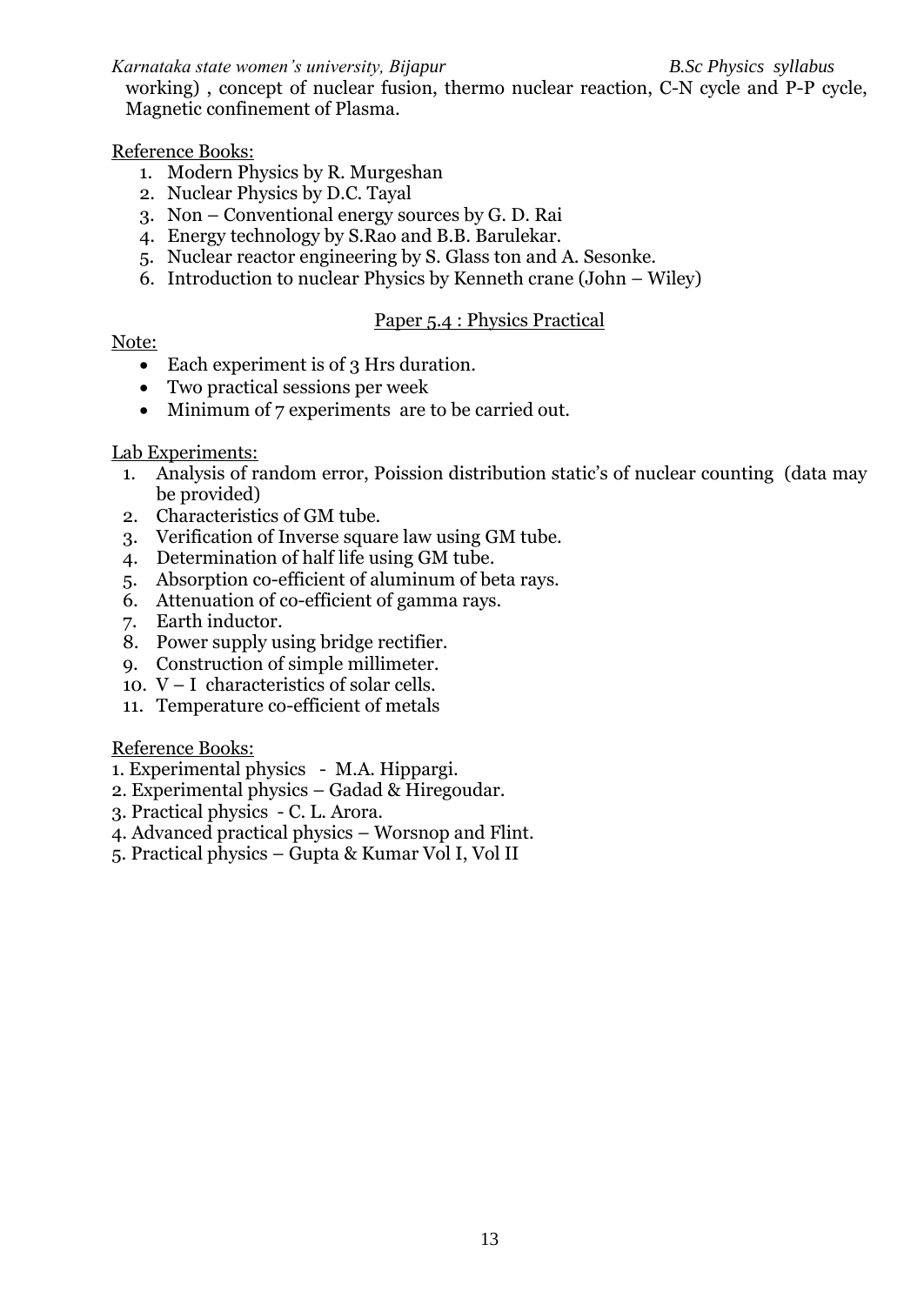### **1. Statistical Physics:** (10 Hrs)

Statistical ideas in physics – phase space, Ensemble – Canonical , Mircro canonical, grand canocical. Maxwell – Boltzman, Bose-Einstein and Fermi-Dirac Distribution function and their comparison.

**B.Sc** VI – Semester Paper – 6.1 Statistical Physics and solid state physics

**Unit - 1**

### **2. Astrophysics** (8 hours)

Scope of Astronomy and Astrophysics. Definition of Light year. Luminosity of stars, apparent and absolute magnitudes.. Colour and surface temperature of stars. Stellar spectra, spectrum classification of stars, the HR diagram, Milky way galaxy.

**Unit - 2**

### **3. Crystal structure:** (6 Hrs)

Concept of lattice, periodic crystal, unit cell, Bravais lattice, Crystal planes and Miller indices. Interplanar spacing interms of miller indices. X-ray diffraction, Bragg's law, Bragg spectrometer (construction and working), powder method. Structure of NaCl and KCL.

**4.Crystal binding** (Qualitative) Ionic, Covalent, Metalic, Molecular and Hydrogen bonding. (3 hours)

### **5. Specific heat of solid** (3 hrs)

Dulong and Petit's law, Einstein's theory and Debye's theory.(derivation)

### **6. Band theory of Solids:** (8 Hrs)

Classification of solids into Conductors, Semi conductors and Insulators Intrinsic and extrinsic semi conductors. Derivation of expression for Electron density, hole density and Electrical conductivity in intrinsic semi conductor Experation for Fermi level in intrinsic sand extrinsic semiconductors. PN juncition diode and Zener diode. Hall effect : Expression for Hall co-efficient, Expeimental determination of Hall Co-efficient Importance of Hall effect.

# **Unit - 3**

### **4. Electrical and thermal properties:** (7 Hrs)

Free electron theory of metals, expression for electrical and thermal conductivities, Ohm's law, calculation of electron density of states, Concept of Fermi energy, expression for Fermi energy as a function of temperature.(at absolute zero)

### **6. Magnetic properties of materials:** (7 Hrs)

Dia, Para and Ferro magnetism - qualitative explanations . Classical and Quantum theory of Paramagnetism (Currie law Currie-Weiss law)

# **7. Super conductivity:** (6 Hrs)

Elementary ideas of super conductivity and experimental facts, Meissner effect, Critical magnetic field, persistant current, London's equations. Type I and Type II super conductors. Applications of super conductors.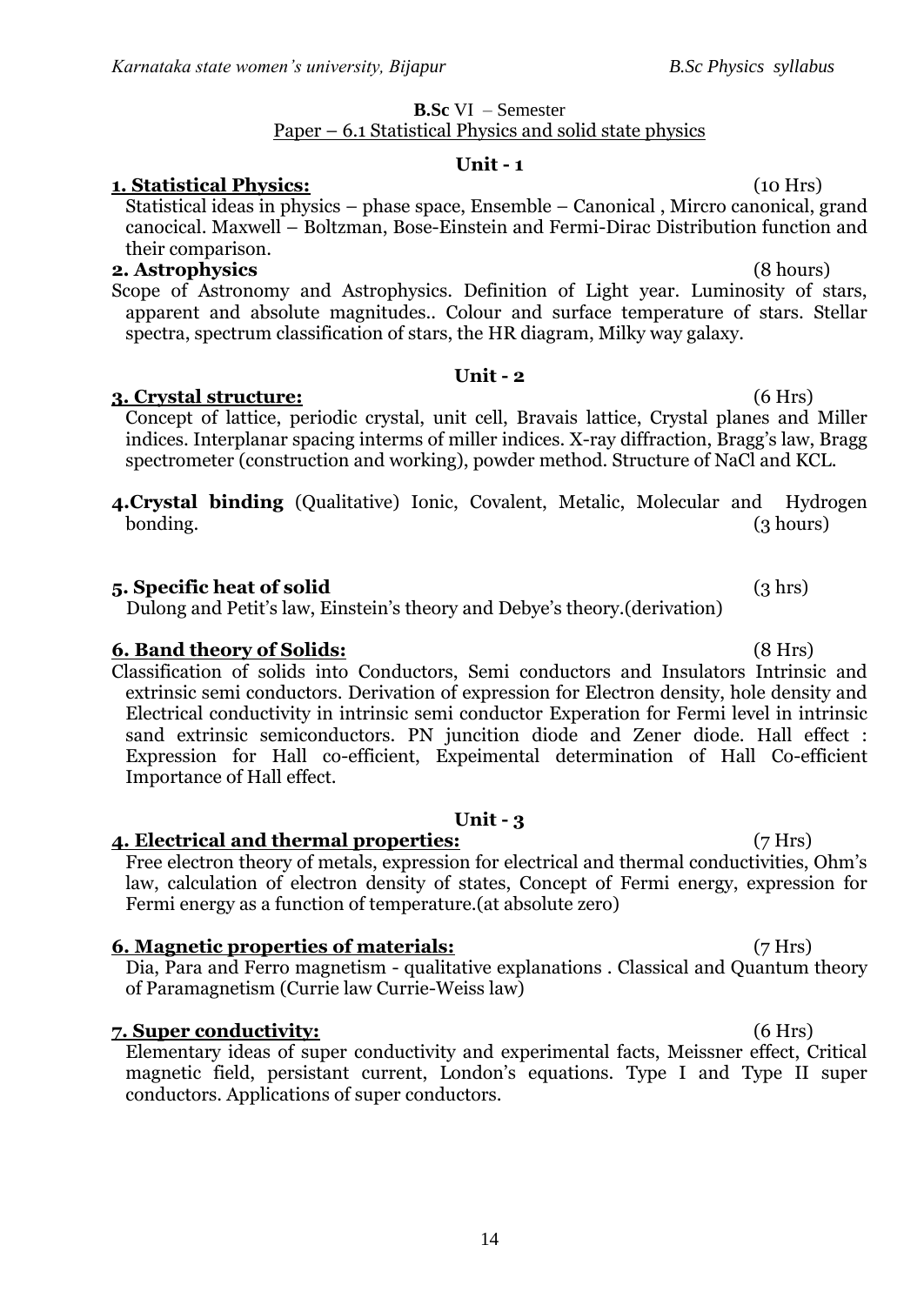# Reference Books:

- 1. Statistical Mechanics by ESR Gopal.
- 2. Statistical Mechanics by K Huang.
- 3. Modern Physics by Murugeshan
- 4. Introduction to Solid state physics by C. Kittel
- 5. Solid state Physics by A. J. Dekkar
- 6. Introduction to solid state Physics by J.S. Black More.
- 7. Elementary solid state Physics M. Ali Omer.
- 8. Solid state Physics by S. O. Pillai.

# Paper 6.3 : Physics Practical

# Note:

- Each experiment is of 3 Hrs duration.
- Two practical sessions per week
- Minimum of 7 experiments are to be carried out.

# Lab Experiments:

- 1. B-H Curve using Magnetometer.
- 2. Energy gap of a semiconductor.
- 3. Determination of Debeys temperature (Example Tin)
- 4. Determination of dielectric constant of liquid.
- 5. Determination of dielectric constant of solid.
- 6. Spectral response of photo diode.
- 7. Resistance measurement of a semiconductor by Vandes Pau's method
- 8. Measurement of resistance of thin film by four probe method
- 9. Measurement of Hall co-efficient.
- 10. Inter planer spacing. Using XRD -pattern
- 11. Determination of curie temperature of ferromagnetic material.
- 12. Temperature co-efficient of resistance of semiconductor.
- 13. Measurement of thickness of thin film by Gravimeter/optical/electrical method.
- 14. Energy gap of thermistor.
- 15. Characteristics of PN junction.
- 16. Study of CRO (Measurement of voltage frequency & comparision of frequencies using Lissajour figures.)
- 17. Characteristics of Zener diode
- 18. Zener diode as voltage regulator

- 1. Experimental physics M.A. Hippargi.
- 2. Experimental physics Gadad & Hiregoudar.
- 3. Practical physics C. L. Arora.
- 4. Advanced practical physics Worsnop and Flint.
- 5. Practical physics Gupta & Kumar Vol I, Vol II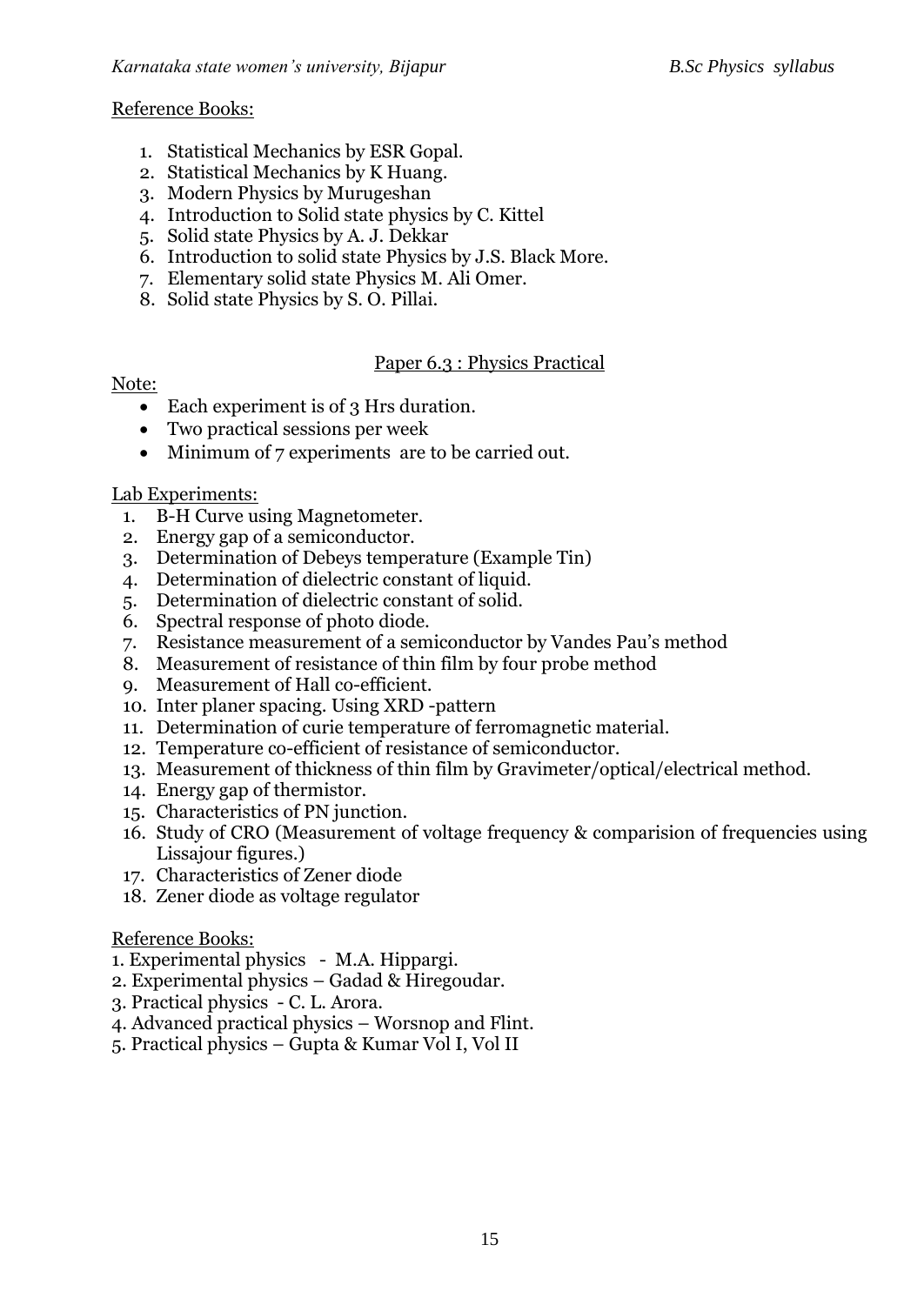# **B.Sc** VI – Semester

# Paper – 6.2 Network theorems, Optoelectronics and Electronics

### **Unit - 1**

# **1. Network theorems:** (6 Hrs)

Kirchoff's laws -Proof (Mesh analysis), Super position theorem(proof), Thevenin's and Norton's theorem(only thevinising and nortonising without proof), Maximum power transfer theorem (proof) and its applications.

### **2. Optoelectronics:** (5 Hrs)

Optical fibers, structure, pulse dispersion and modes of propagation of light through optical fibers, critical angle of propagation, angle of acceptance, expression for numerical aperture and fractional refractive index change, application of optical fibers and advantages..

# **3. Digital electronics :** (9 Hrs)

Conversion to Binary to decimal and decimal to binary Logic system, Types. Logic gates: AND, OR,(analysis using diodes) NOT, NOR, NAND, (analysis using diodes or transistors) XOR gate Conversion of universal to basic gates Half and full adder, flip-flop, RS, JK and master slave flip-flop,

# **Unit - 2**

# **3. Bipolar junction Transistor:** (10 Hrs)

Introduction, ( types and action) Characteristics and parameters of common emitter configuration, D C load line, operating point. Need for transistor biasing Self biasing of a transistor, JFET Construction, working & characteristics Inter relationship between the parameters and MOSFET (E & D).Construction

# **4. Amplifier:** (10 Hrs)

CE amplifier (Quantitative), CE amplifier its equivalent circuit using h-parameters, expression for voltage gain, current gain, power gain, input resistance and output resistances in terms of h parameters. Operational-amplifier Characteristics inverting and non inverting amplifier (Quantitative)

# **Unit - 3**

**5. Oscillators:** (4 Hrs) Concept of feed back, positive and negative feedback. Expression for loop gain Barkhausen's criteria, phase shift oscillator and Wein's bridge oscillator Merits and demerits. Types of Negative feed back.(Qualitative) Advantages of negative feed back.

# **7. Radio communication:** (13 Hrs)

Modulation modes of Radio wave propagation(Qualitative), need for modulation, amplitude modulation, modulation factor, side bands, band width, AM spectrum, power in AM wave. frequency modulation, FM spectrum, Demodulation, essentials of demodulation, diode detector circuit. Superhytrodyne receivers, block diagram of AM & FM receivers. Advantages of FM over AM. Applications

# **8. Display devices:** (3 Hrs)

LED, construction and use of LED in display. Liquid crystal, types of liquid crystals. Basic principal of LCD and its construction, Comparison between LED and LCD.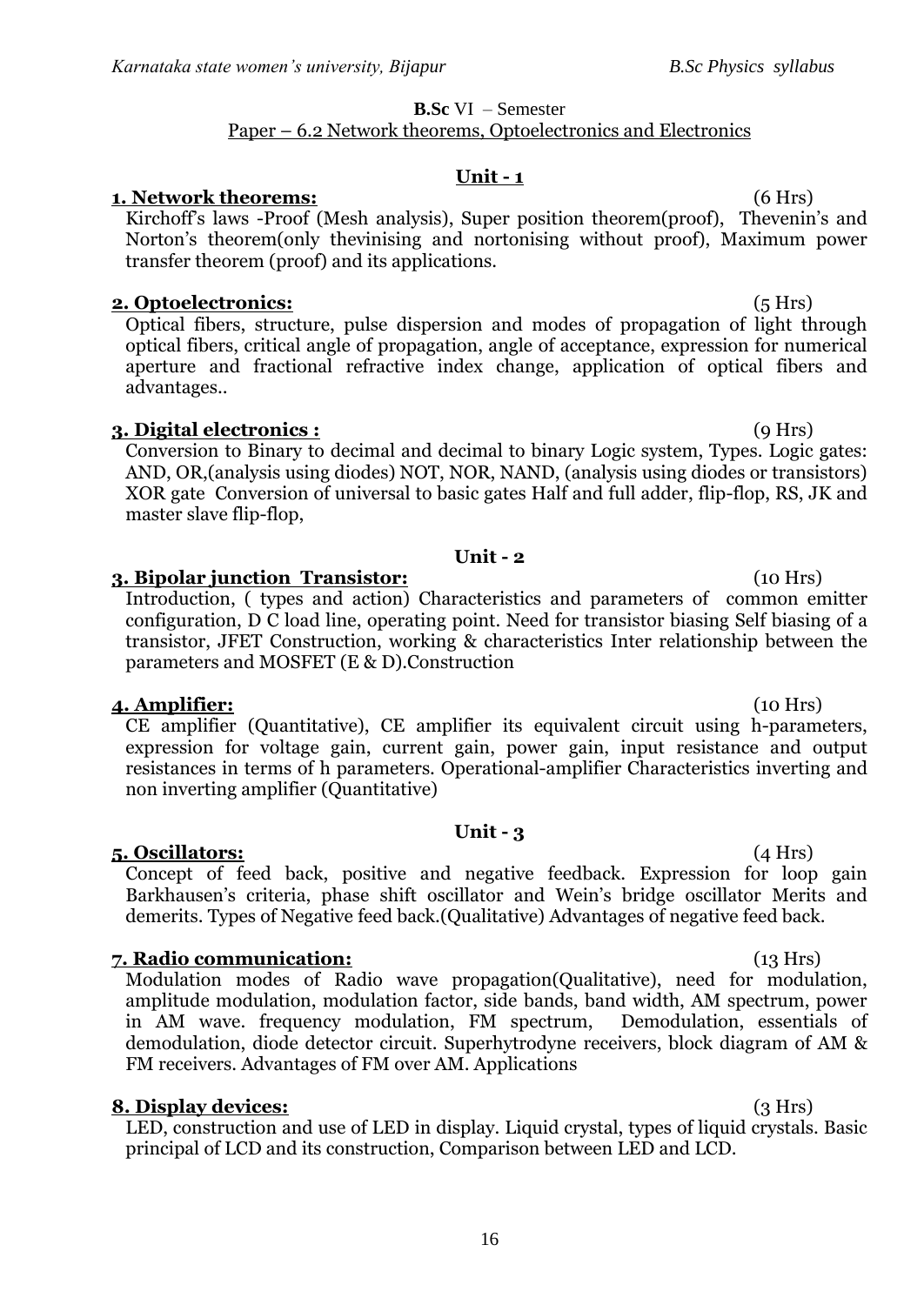# Reference Books:

- 1. Solid state and Electronics by B L Theraja
- 2. Principles of Electronics by V K Mehta.
- 3. Digital principles and applications by Malvino and Leach
- 4. Electronics principle by Malvio
- 5. Electronics by Gupta.
- 6. Basic electronic by Grob.
- 7. Electronics made simple by V.K. Mehta.
- 8. Physics of Liquid Cryatal by P.G.Degenner
- 9. Liquid crystal by S. Chandrashekar
- 10. Net work analysis by B.L. Theraja.

# Paper 6.4 : Physics Practical

# Note:

- Each experiment is of 3 Hrs duration.
- Two practical sessions per week
- Minimum of 7 experiments are to be carried out.

# Lab Experimens:

- 1. Characteristics of transistor in CE configuration.
- 2. Characteristics of LED
- 3. Characteristics of FET
- 4. Characteristics of MOSFET
- 5. CE amplifier study of frequency response and measurement of gain.
- 6. Phase shift oscillator
- 7. Wein bridge oscillator
- 8. Study of Logic gates using diodes and transistor/IC
- 9. Inverting Op\_Amp.
- 10. Non-inverting Op\_Amp.
- 11. RI of optical fiber
- 12. Verification of Thevenin's theorem.
- 13. Verification of Norton's theorem.
- 14. Maximum power transfer theorem.
- 15. CE amplifier

- 1. Experimental physics M.A. Hippargi.
- 2. Experimental physics Gadad & Hiregoudar.
- 3. Practical physics C. L. Arora.
- 4. Advanced practical physics Worsnop and Flint.
- 5. Practical physics Gupta & Kumar Vol I, Vol II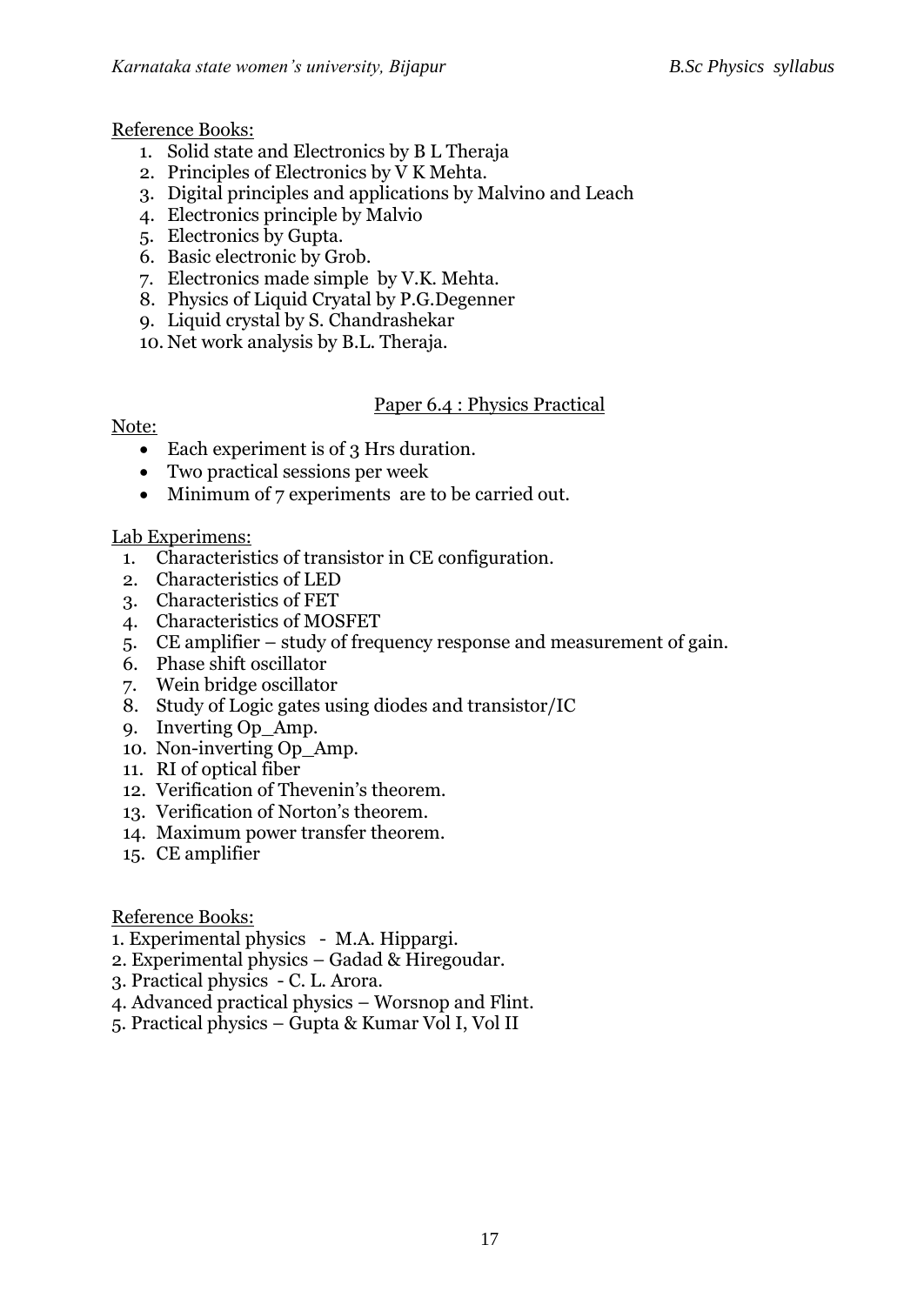| <b>Sem</b>                 | Paper<br>no. | <b>Course title</b>                                                                                                             | <b>Teaching</b><br>hours as<br>per week | <b>Internal</b><br>assets | Semester end<br>examination |                | <b>Total max</b><br>marks for<br>course. |
|----------------------------|--------------|---------------------------------------------------------------------------------------------------------------------------------|-----------------------------------------|---------------------------|-----------------------------|----------------|------------------------------------------|
|                            |              |                                                                                                                                 |                                         |                           | <b>Duration</b>             | <b>Maximum</b> |                                          |
|                            |              |                                                                                                                                 |                                         |                           | hours                       | marks          |                                          |
| $\overline{I}$             | 1.1          | Mechanics & Properties of<br>matter                                                                                             | 04                                      | 20                        | 03                          | 80             | 100                                      |
|                            | 1.2          | Physics practical                                                                                                               | $3+3$                                   | 10                        | 03                          | 40             | 50                                       |
| $\mathbf{I}$               | 2.1          | Heat, Thermodynamics,<br><b>Waves &amp; Oscillations</b>                                                                        | 04                                      | 20                        | 03                          | 80             | 100                                      |
|                            | 2.2          | Physics practical                                                                                                               | $3 + 3$                                 | 10                        | 03                          | 40             | 50                                       |
| III                        | 3.1          | Optical Instruments,<br>Lasers & Optics                                                                                         | 04                                      | 20                        | 03                          | 80             | 100                                      |
|                            | 3.2          | Physics practical                                                                                                               | $3 + 3$                                 | 10                        | 03                          | 40             | 50                                       |
| IV                         | 4.1          | Physical Optics &<br>Electricity                                                                                                | 04                                      | 20                        | 03                          | 80             | 100                                      |
|                            | 4.2          | Physics practical                                                                                                               | $3 + 3$                                 | 10                        | 03                          | 40             | 50                                       |
| $\mathbf{V}$<br>5.1<br>5.2 |              | Atomic & Molecular<br>Physics and Special theory<br>of relativity.<br>Quantum mechanics,<br><b>Nuclear Physics &amp; Energy</b> | 04                                      | 20                        | 03                          | 80             | 100                                      |
|                            |              | Physics                                                                                                                         | 04                                      | 20                        | 03                          | 80             | 100                                      |
|                            | 5.3          | Physics practical                                                                                                               | $3 + 3$                                 | 10                        | 03                          | 40             | 50                                       |
|                            | 5.4          | Physics practical                                                                                                               | $3 + 3$                                 | 10                        | 03                          | 40             | 50                                       |
| <b>VI</b>                  | 6.1          | <b>Statistical Physics, Solid</b><br>state Physics and                                                                          | 04                                      | 20                        | 03                          | 80             | 100                                      |
|                            | 6.2          | Astrophysics<br>Network theorems,                                                                                               |                                         |                           |                             |                |                                          |
|                            |              | Optoelectronics and<br>Electronics                                                                                              | 04                                      | 20                        | 03                          | 80             | 100                                      |
|                            | 6.3          | Physics practical                                                                                                               | $3 + 3$                                 | 10                        | 03                          | 40             | 50                                       |
|                            | 6.4          | Physics practical                                                                                                               | $3 + 3$                                 | 10                        | 03                          | 40             | 50                                       |

# **SCHEME OF TEACHING & EXAMINATION B.SC PHYSICS SEMESTER SCHEME**